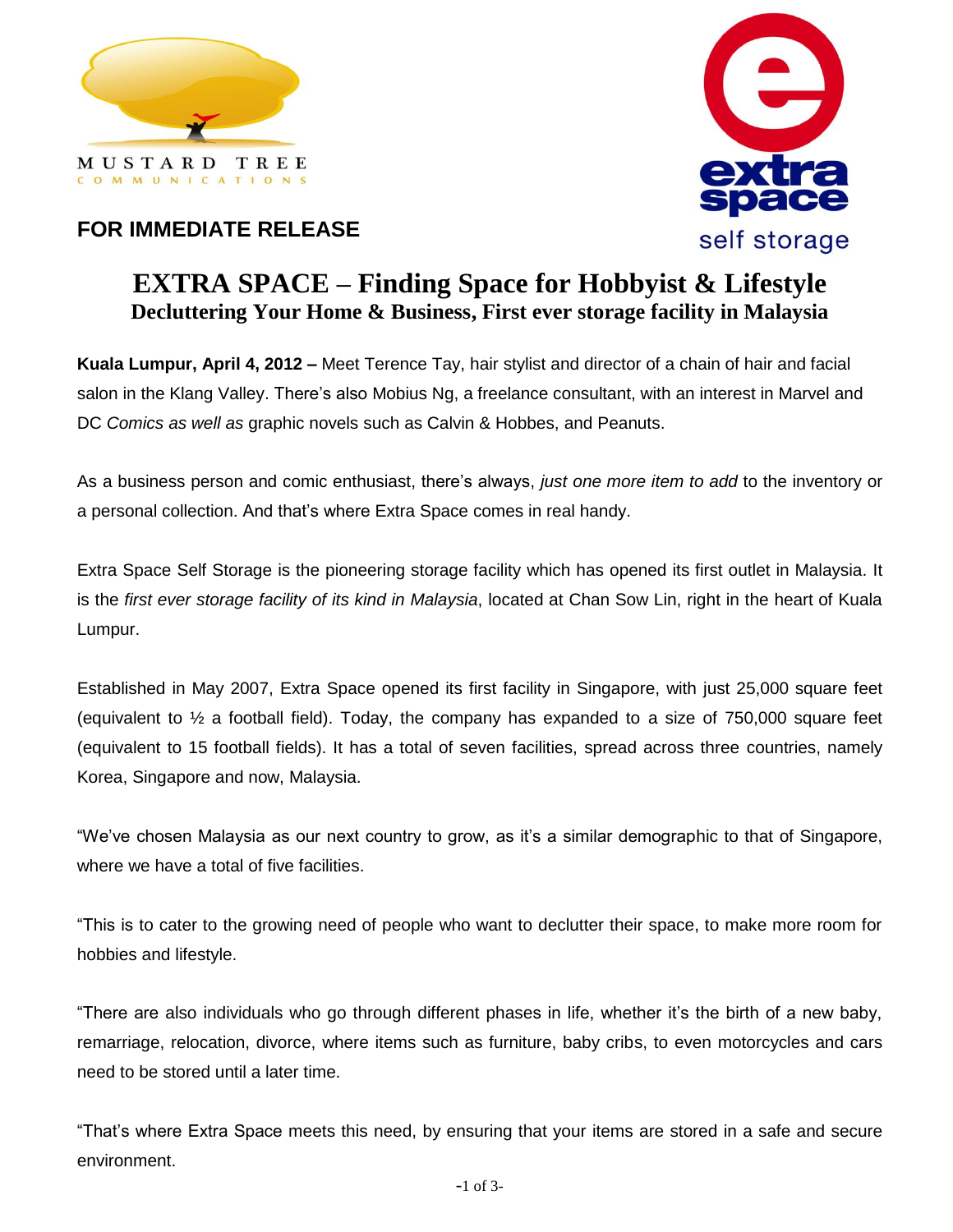



"Customers can access these items, anytime, any day as we're open 24 hours, 7 days a week," said Michael Hagbeck, Chief Executive Officer of Extra Space Self Storage during a media tour at the newly opened Extra Space Chan Sow Lin facility in Kuala Lumpur.

Extra Space Self Storage provides self storage units for as little as 2 weeks to as long as 20 years. Storage units, range from 18 sq ft (the size of a standard fridge) to 450 sq ft (garage size). Clients rent their own *clean, dry, private, self-contained* storage room and lock it with their own padlock.

All of Extra Space's facilities feature sophisticated 24-hour security systems including a personal access code system which allows customers to access their property at their own convenience, seven days a week, 365 days a year. Air conditioned storage areas will also be available, and these are kept between 23 and 25 °C. Prices vary according to unit size and whether units are air-conditioned or non-airconditioned.

"We are in the midst of building a high quality wine storage facility which can hold up to 1,200 cases of wine. This has fared well with wine enthusiasts as they trust us with their prized collection which is kept at a constant temperature of 13 Celsius, and 65% to 75% humidity level," added Hagbeck.

"While 80% of our customers store items at Extra Space for personal usage, there's the 20% of our customer base which caters to businesses."

Businesses can look forward to:

- Paying rent only in the areas used, only one month's rental deposit required
- Flexible storage terms
- Unlimited 24 hour access
- Utility charges included in rent
- Free parking
- Trolley readily available for moving stock
- Electronic security as standard feature
- Deliveries sent to, and received by staff if customer not available
- Rental payments via credit card